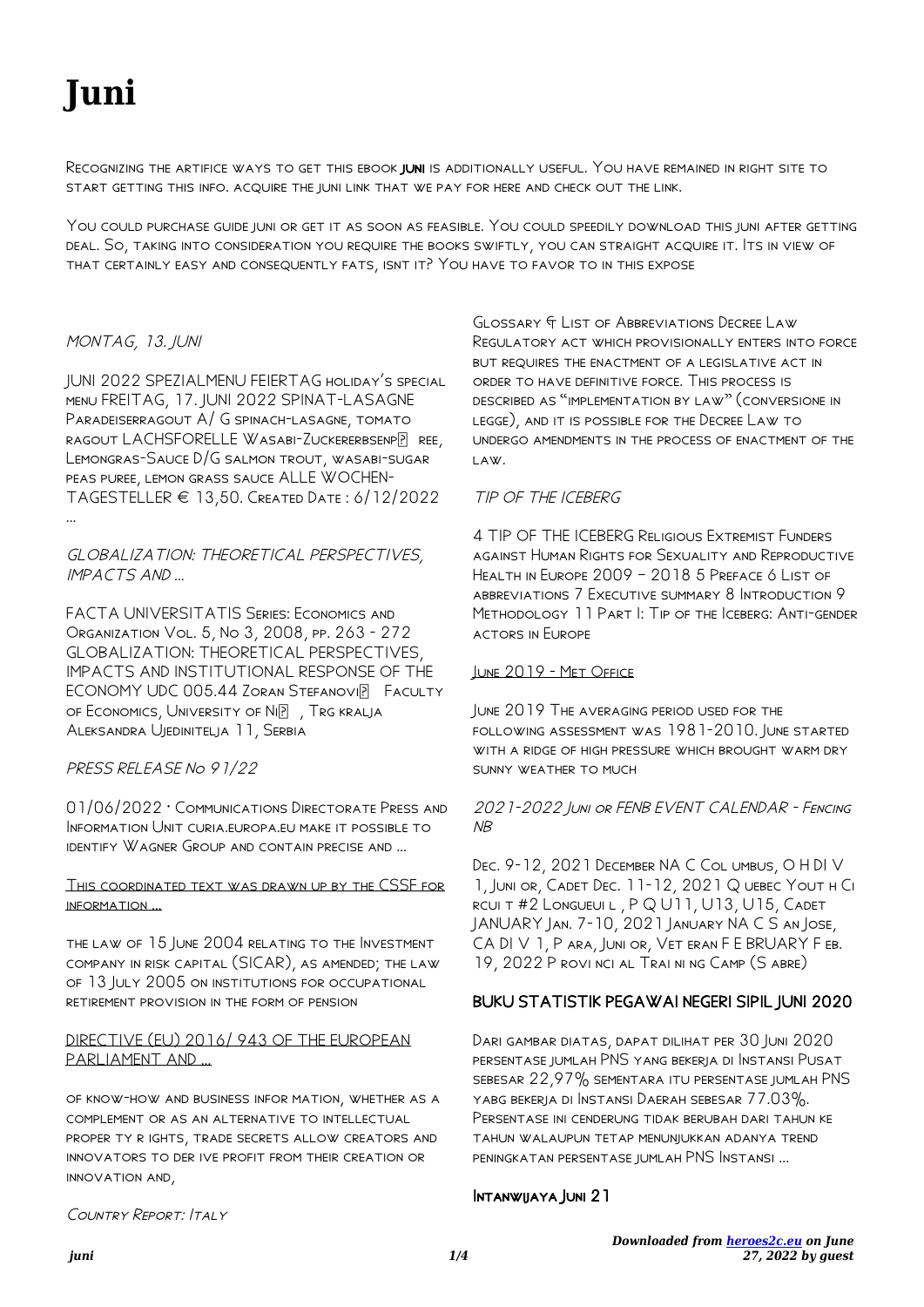30 Juni 2021 (Tidak Diaudit) Dan 31 Desember 2020 (Diaudit) (Dinyatakan dalam Rupiah, kecuali dinyatakan lain) Catatan atas laporan keuangan konsolidasian terlampir merupakan bagian yang tidak terpisahkan dari laporan keuangan secara keseluruhan 1 Catatan 30 Juni 2021 31 Desember 2020 ASET ASET LANCAR Kas dan setara kas 2.d, 4, 30 92.344.159.016 …

## PISA 2018 RESULTS - OECD

16 C 2019 -» -PISA 2018 Results (Volume I): What Students Know and Can Do Executive Summary • There were large differences between individual countries and economies in how their performance changed between 2015 and 2018. For example, mean performance in mathematics improved in 13 countries/economies (Albania, Iceland, Jordan, Latvia, Macao [China], …

## SCHAFT.BE

Author: Joos, Bart Created Date: 6/17/2022 3:12:37 PM

## Consumer trends accelerated by the COVID-19 pandemic are …

3 | PwC's June 2021 Global Consumer Insights Pulse Survey Consumers' shift to digital has accelerated dramatically. They are buying more groceries online, Gen …

## **B** STERSUND 11 JUNI

TRIO TVILLING KOMB V FP IMPERIAS JULIETTE Strandberg Elias (Ber Ro) 2140:1 Ber Ro Ax 10/5-4 9/2140 7 16,0a 53 Eri Ki Ti 22/5-10 6/1609 1 12,7a 138 21: 11 5-2-1 22: 2 1-0-0 GOLDEN OPPORTUNITY LP NN LINUS (OLS LI) 2140:2 2 5s 12,5ak 284.100 And Tr F 8/11-9 6/2140 2 14,5a 33 And Tr S 27/11-8 1/2140 6 14,3 83

## Juni Learning Terms of Use

11/05/2021 · JUNI LEARNING WEB APP, WHICH MAY BE accessed via the web or on your mobile device, is the main hub for users to access and use the Service, and allows users to schedule classes, see an overview of current and future coursework, assemble and publish projects, interact via Juni Clubs and many more features in the future. ...

## KLIMAPLAN FOR EN GR $\boxed{P}$  N AFFALDSSEKTOR OG CIRKUL $\boxed{P}$  R P KONOMI

16. JUNI 2020. 2 FORMP L DER ER MED BRED OPBAKNING I Folketinget sat et meget ambiti $\boxdot$  st m $\boxdot$  l om at reducere  $2$  ]June FINAL PRESS RELEASE WPP17 - United de nationale drivhusgasudledninger med 70 pct. i 2030 i forhold til 1990. Regeringen (Social-demokratiet), Venstre, Radikale Venstre, Socialistisk Folkeparti,

Enhedslisten, Det Kon-servative Folkeparti, Liberal Alliance og Alternativet er enige om, at affaldssektoren skal …

## Recommendations 01/2020 on measures that supplement transfer …

Adopted 3 Executive summary The EU General Data PROTECTION REGULATION (GDPR) WAS ADOPTED TO SERVE a dual-purpose: facilitating the free flow of personal data within the European Union, while preserving the fundamental rights and

## M2: IHI The National Board of Health and Welfare 20 juni 2022 final

Sweden calls for increased national and coordinated efforts to support patient safety • Approximately 1 in 10 patients experience avoidable harm every year • FOR 50 000 PATIENTS THESE EVENTS CAUSE PROLONGED hospitalization •Between 2 000 and 2 600 patients suffer permanent harm

## Juni 2022

Derfor bliver aktivitetstilbuddet i juni og juli (uge 23  $-$  uge  $30$ ) lidt anderledes end resten af  $\overline{R}$  ret. Der vil MANDAGE, ONSDAGE OG FREDAGE V $\boxed{?}$  RE GYMNASTIK FOR ALLE, som har lyst. Det er i gymnastiksalen eller m $\overline{R}$  ske g $\overline{R}$  r vi ud, hvis vejret er godt. Der vil vP re 2 terapeuter TILSTEDE OG DET FOREG $\boxed{P}$  R I ET NIVEAU, HVOR ALLE KAN V $\boxed{P}$  RE med.

## 23 juni 2022 een prijsdaling voor de Gasolie verwarming en …

23/06/2022 · Gepubliceerd: Woensdag, 22 juni 2022 09:36 Geschreven door Brandstofverbruik Morgen geniet u van de prijsdaling! Ontdek het hier snel! De nieuwe maximumprijs voor Gasolie verwarming minder DAN 2000L WORDT  $\in$  1,5287, DAT IS EEN PRIJSDALING van € 0,0035. De nieuwe maximumprijs voor Gasolie verwarming vanaf 2000L wordt € 1,4968, dat is een prijsdaling van …

## **SALINAN**

Penghasilan yang berlaku untuk tanggal 22 Juni 2022 sampai dengan 28 Juni 2022; Mengingat : 1. Undang-Undang Nomor 7 Tahun 1983 tentang Pajak Penghasilan (Lembaran Negara Republik Indonesia Tahun 1983 Nomor 50, Tambahan Lembaran Negara Republik Indonesia Nomor 3263) sebagaimana telah beberapa kali diubah terakhir dengan Undang-Undang Nomor 7 Tahun

## **NATIONS**

*Downloaded from [heroes2c.eu](http://heroes2c.eu) on June 27, 2022 by guest* United Nations Department of Public Information 405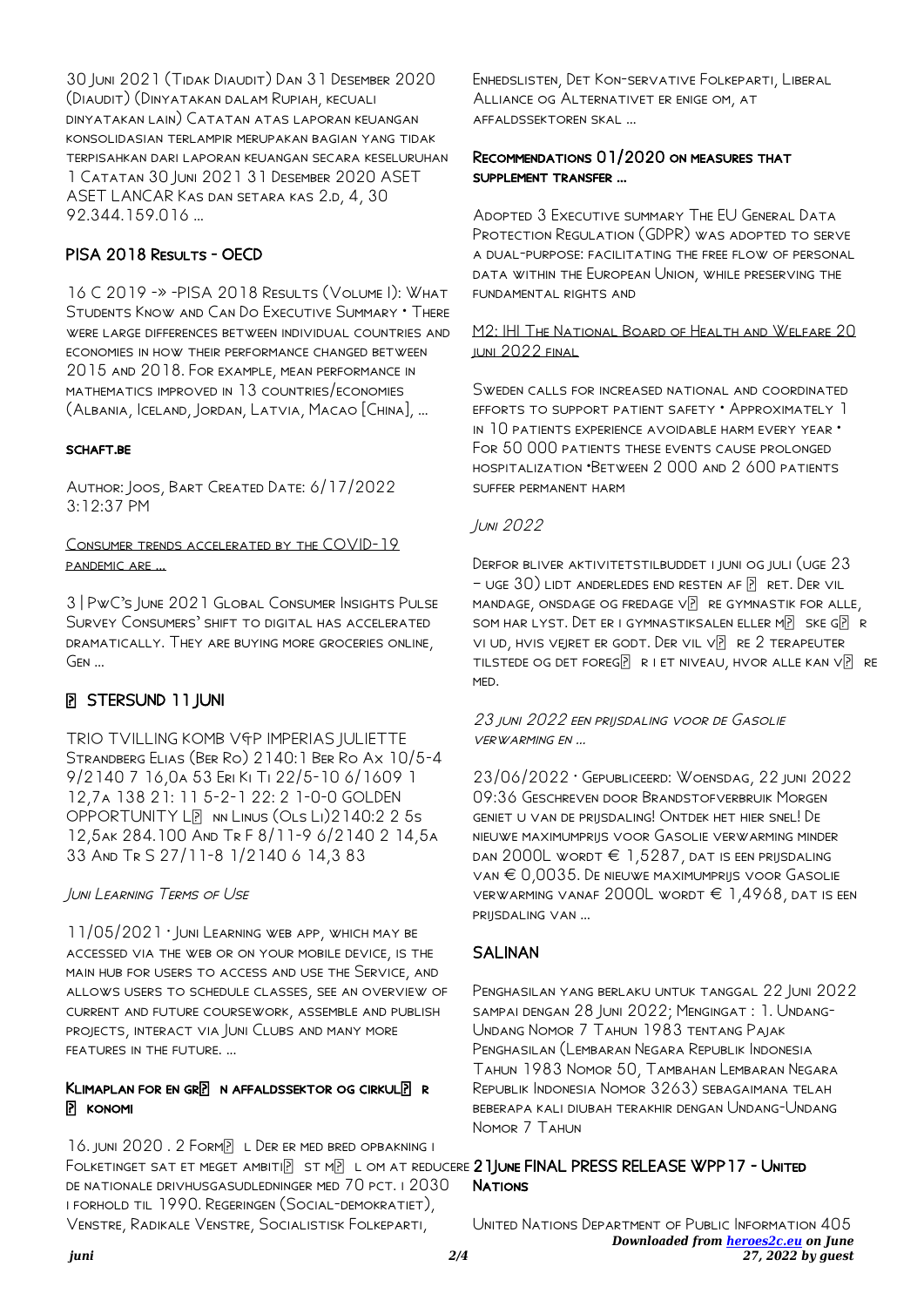EAST 42 ND STREET, NEW YORK, NY 10017 | E: dpicampaigns@un.org PRESS RELEASE World population …

## OFISI YA RAIS TAWALA ZA MIKOA NA SERIKALI ZA MITAA …

ORODHA WAAJILIWA WAPYA KADA YA ELIMU JUNI 2022, Page 1 of 125. 2022 Na. Jina la Muombaji Jinsi Mkoa Halmashauri Shule Namba ya Maombi Mwaka Kuhitimu Chuo Somo Alilochaguliwa Kiwango Cha Elimu Idara Elimu Maalum OFISI YA RAIS TAWALA ZA MIKOA NA SERIKALI ZA MITAA ORODHA WAAJILIWA WAPYA KADA YA ELIMU JUNI 2022 , 80 …

## THE DOLDER GRAND

THE DOLDER GRAND . Author: Andrea.Laube Created Date: 6/5/2022 1:58:38 PM

## Standardkarte OG Juni 2022 englisch - kuffler.de

vegan & vegetarian stewed sweet potatoes in olive oil and sea salt ratatouille, pesto and fresh WATERCRESS  $\in$  19,50 vegan lentils curry coconut MILK, SWEET POTATOES SPINACH, RICE  $\in 21,00$  risotto of bavarian rice wild broccoli, pine seeds, parmesan CHEESE  $\epsilon$  19.50 fish grilled fillet of trouts black garlic cream, mashed potatoes wild broccoli, lemon sauce

## #231 "Greas-em" Dry Graphite Lubricant

©2022 Kadee ® uality Products Co. Tel: 541-826-3883 FAX: 541-826-4013 www.kadee.com e-mail: mail@kadee.com WARNING: Cancer and Reproductive Harm www.p65warnings.ca.gov WARNING: CHOKING HAZARD - Small Parts - Not for children under 14 YEARS. CNW, DRGW, MKT, MP, SP, SSW, UP, G WP marks are made under trademark license from Union  $PACI$  $\overline{P}$   $C$  ...

www.kbo-astenheusden.nl

Created Date: 6/7/2022 2:21:09 PM

## JUNI SINGH - Paris School of Economics

JUNI SINGH Personal website PhD candidate, Paris SCHOOL OF ECONOMICS, FRANCE JUNISINGH7 AT GMAIL.COM (+33 640481671), Citizenship: American EDUCATION PhD in Economics, Paris School of Economics 2016 - 2020 Visiting student, Massachusetts Institute of Technology April- June 2019 Masters in Applied Policy and Economics, Paris SCHOOL OF ECONOMICS 2015

## stocklist / Bestandsliste Juni 2022

POLYPED SPECIALIZED IN UNUSUAL INVERTEBRATES SINCE 1991 stocklist / Bestandsliste Juni 2022 orders ONLY BY  $Ar$  email: subfusca  $Ar$ Gmx.net  $\boxed{9}$  +49 157 7172 9143 VERSAND / ABHOLUNG IN KP LN NACH VEREINBARUNG  $M$  GLICH  $N$  CHSTE AKTUALISIERUNG 28.JUNI 2022 / ALTE LISTEN VERLIEREN IHRE G**P** LTIGKEIT, PREISE IN  $€$ URO, solange der Vorrat reicht Bestellung bitte per email, Infos zum …

#### MCK750-B-ZH-EN.book Seite 1 Dienstag, 13. Juni 2017 11:31 11 …

MCK750 Scope of delivery EN 7 • Never immerse the device in water. • Do not operate the device when the lid is open. • Do not allow the connection cable to dangle (risk of stumbling). • Do not lay the connection cable over edges or corners. • Store all unattached parts of the kettle safely before starting your journey.

## Mei-juni 2022 - Baila Bel Air

Mei-juni 2022 2 MAANDAG 16 mei t/m 4 juli Studio 1 18-19u: Salsa beginners 3 (Nilo & Aniel) 19-20u: Salsa intermediate 1 (Nilo & Aniel) 20-21u: Salsa intermediate 2 (Nilo & Aniel) Studio 2 Studio 2 18-19u: Salsa beginners 2 (Steve & Angela) 19-20u: Salsa beginners 1 (Steve & Angela)

## Manajemen Pemberian Pakan Ayam Broiler di Desa Tanjung …

Jurnal Peternakan Sriwijaya Vol. 6, No. 1, Juni 2017, pp.37-43 ISSN 2303 – 1093 37 Manajemen Pemberian Pakan Ayam Broiler di Desa Tanjung Pinang Kecamatan Tanjung Batu Kabupaten Ogan Ilir Feeding Management of Broiler Chicken in Tanjung Pinang Village, Tanjung Batu Subdistrict, Ogan Ilir Regency M. L. Sari\* & M. ROMADHON

## NK-BK Rallycross - 12 juni 2022

NK-BK Rallycross - 12 juni 2022 N.R.V. 12 June 2022 Result of Heat 1 SuperNationals MIN Eurocircuit - 1000 mtr. Pos Nbr Driver Car Race Time Points 1 2 3 4 5 6

## SOLVALLA OPEN STRETCH NEJ

SOLVALLA 22 JUNI TV-TIDER: Kl 19.00-22.00 V86 DIREKT FRE N SOLVALLA, TV12. ATG LIVE SE NDS I COM  $Hem P$  kanalplats  $18, P$  atg.se och i din ATG-Butik.  $(MED RESENTION F$  R EV. **P** NDRINGAR). GRATISPROGRAM EN EVENTUELL JACKPOT P**P** V86 SOLVALLA ONSDAG 22 JUNI  $G[$  R TILL  $V86$  P $P$  Vaggeryd onsdag 29 juni. SOLVALLA OPEN STRETCH NEJ VINKLAD STARTVINGE NEJ

DANTOTO KALENDER IUNI 2022 VERS E

*Downloaded from [heroes2c.eu](http://heroes2c.eu) on June*